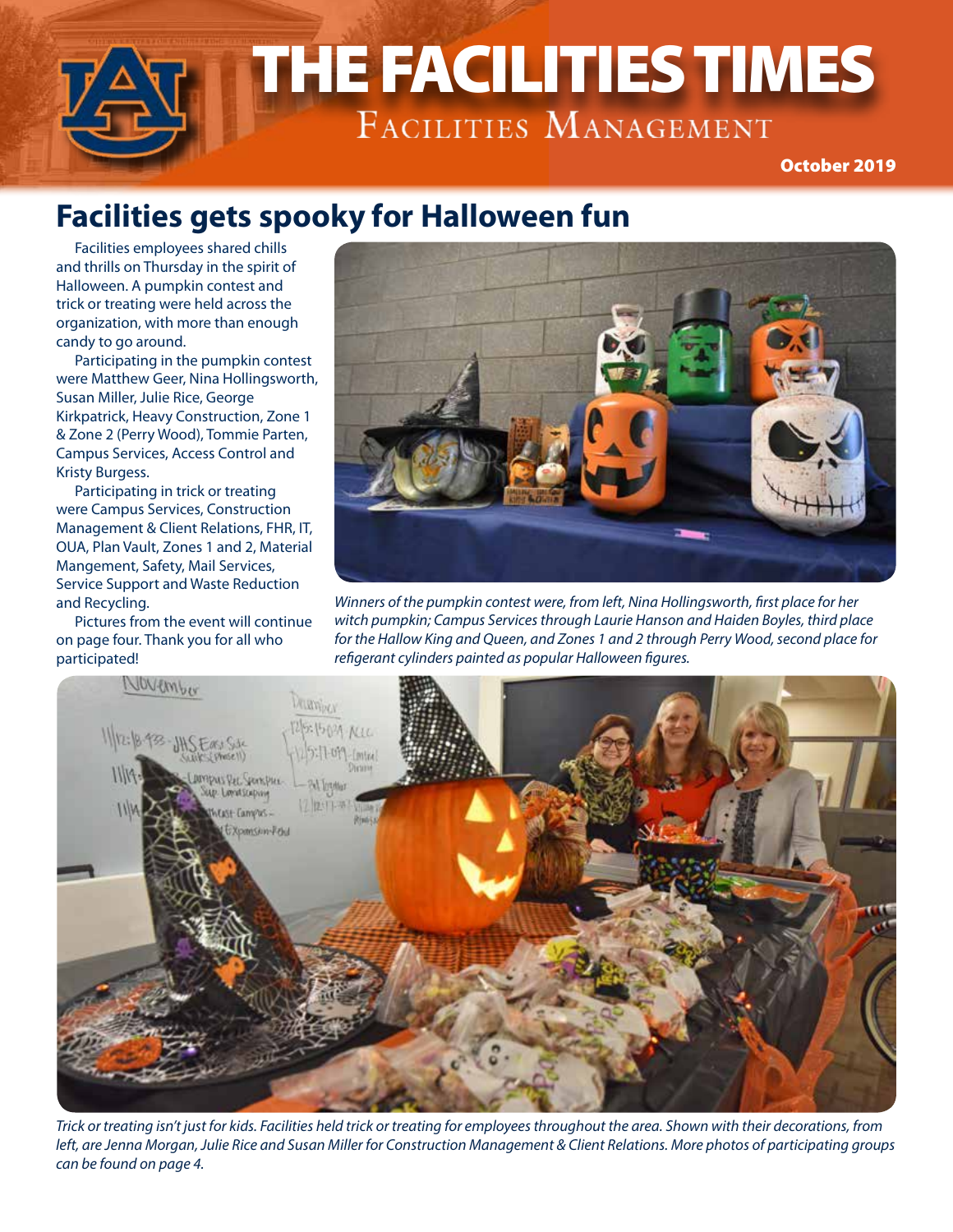# **October News Briefs**

#### **Smith named Director of Capital Projects**

Former University of Alabama at Birmingham Project Manager and Architect Sarah T. Smith was recently named the Director of Capital Projects for Auburn's Facilities Management group.

She replaces current University Architect Simon Yendle, who was the director from 2014-17 before being named university architect.

As Director of Capital Projects, Smith will be responsible for all new construction and renovation projects totaling more than \$1 million, working alongside Yendle and Facilities' campus architects to manage the projects from

planning to completion.

Smith served as project manager for UAB from November 2015 to September 2019, before that serving as a campus architect for Auburn from August 2010 to November 2015.

She is a LEED Green Associate and a registered architect with the National Council of Architectural Registration Boards.

She received her bachelor's of architecture from Auburn in 2008 and her master's of historic preservation from the Savannah College of Art and Design in 2017.



*Sarah Smith*

#### **Sutton named Director of Landscape Services**

Justin Sutton, former Landscape Services superintendent, was recently named Director of Landscape Services.

As director, Sutton's responsibilities will continue to include supervising others within Landscape Services while overseeing different aspects of each landscaping project being completed on campus.

Sutton joined Facilities as a landscape supervisor in January 2016, being named superintendent in December of that year. He received a bachelor's in landscape horticulture and a minor in turf grass

United

management from Auburn in 2005 and has more than 20 years' experience in the field.

Landscape Services supports Auburn University by designing, upkeeping or maintaining annual flower beds, grounds and trees throughout campus. The university has earned the Tree Campus USA designation from the Arbor Day Foundation for 10 consecutive years through the work of Landscape Services and also was named the first Bee Campus USA in Alabama.



*Justin Sutton*

· To make a donation, place pledge card envelopes in United Way boxes located throughout Facilities

• Deadline to place pledge cards in a box is Nov. 20

**. Questions? Contact Martha Gentry** (barkemg@auburn.edu)

**Editorial and Writing Staff** Martha Gentry '98 Trey Wood '07

**United Way** 

of Lee County

**Photography** Samantha Sieren Trey Wood



£3

AUBURN UNIVERSITY FACILITIES MANAGEMENT

**Please remember to recycle this newsletter.**

**Submit Feedback to Trey Wood at woodcas@auburn.edu**

OCTOBER 2019 2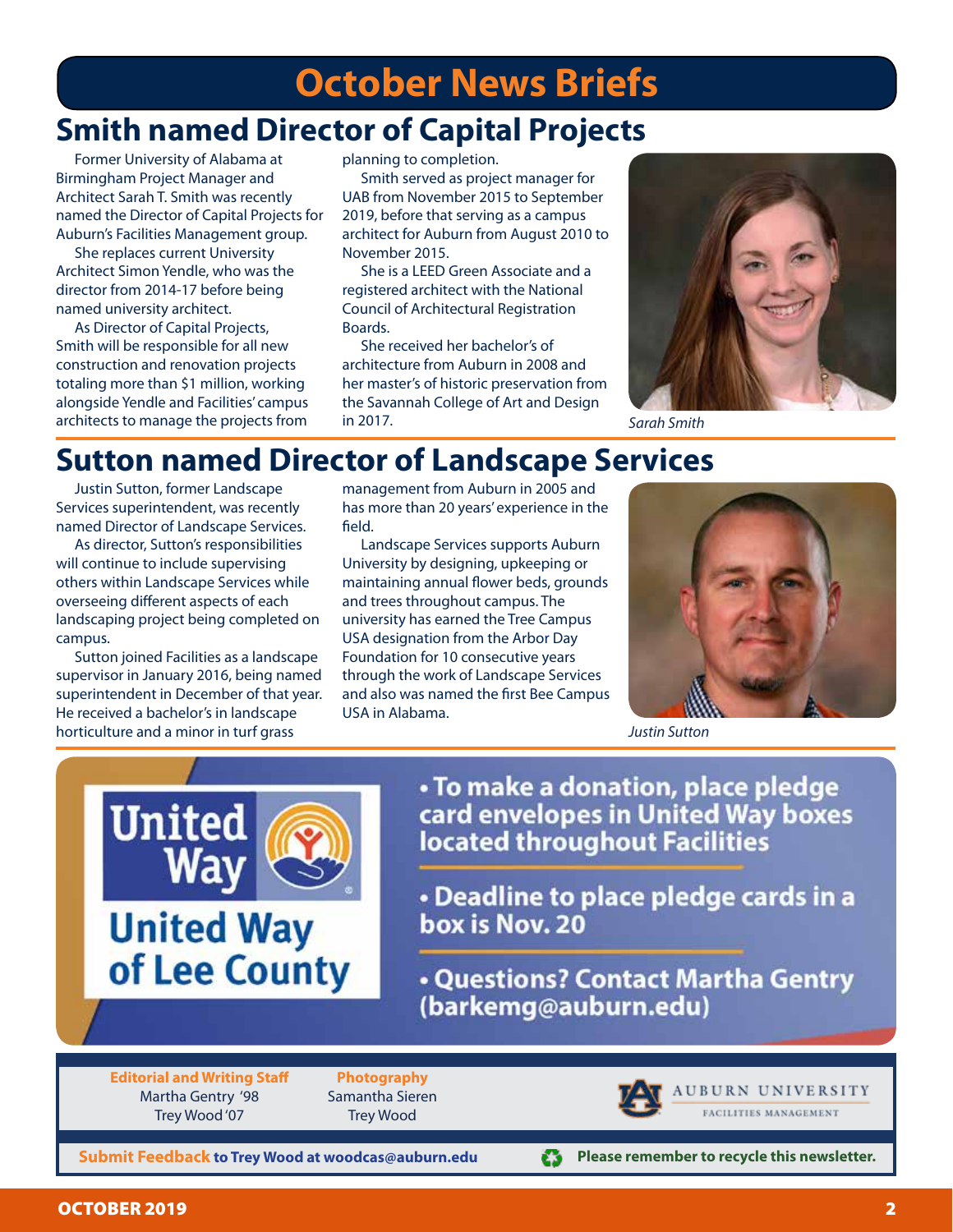#### **Waste audit held on Mell Classroom**

Waste Reduction and Recycling Department student assistants, from left, David Knowles and Amber Dickey, suited up on the Student Center green space to sort garbage collected from Mell Classroom Building to characterize types and quantities of waste discarded during the College of Agriculture's Fall Into Ag event, celebrating agriculture and sustainability.

A total 356 pounds worth of garbage was sorted through, yielding 77 pounds, or 22 percent, which could be recycled, including 36 pounds of plastic containers that were recycled during the audit.

Out of the 356 pounds, 26 percent was food waste and 52 percent was landfill items.



## **Facilities handles gameday cleanups**



*Somebody has to do the dirty work of cleaning up at the end of a successful gameday, and Facilities is always up to the task. From left are Corey Johnson, Patrick Winchester, Oscar Preston, DeAndre Gilmore and Justin Anderson, who were gathering recyclables following September's game against Tulane University.*